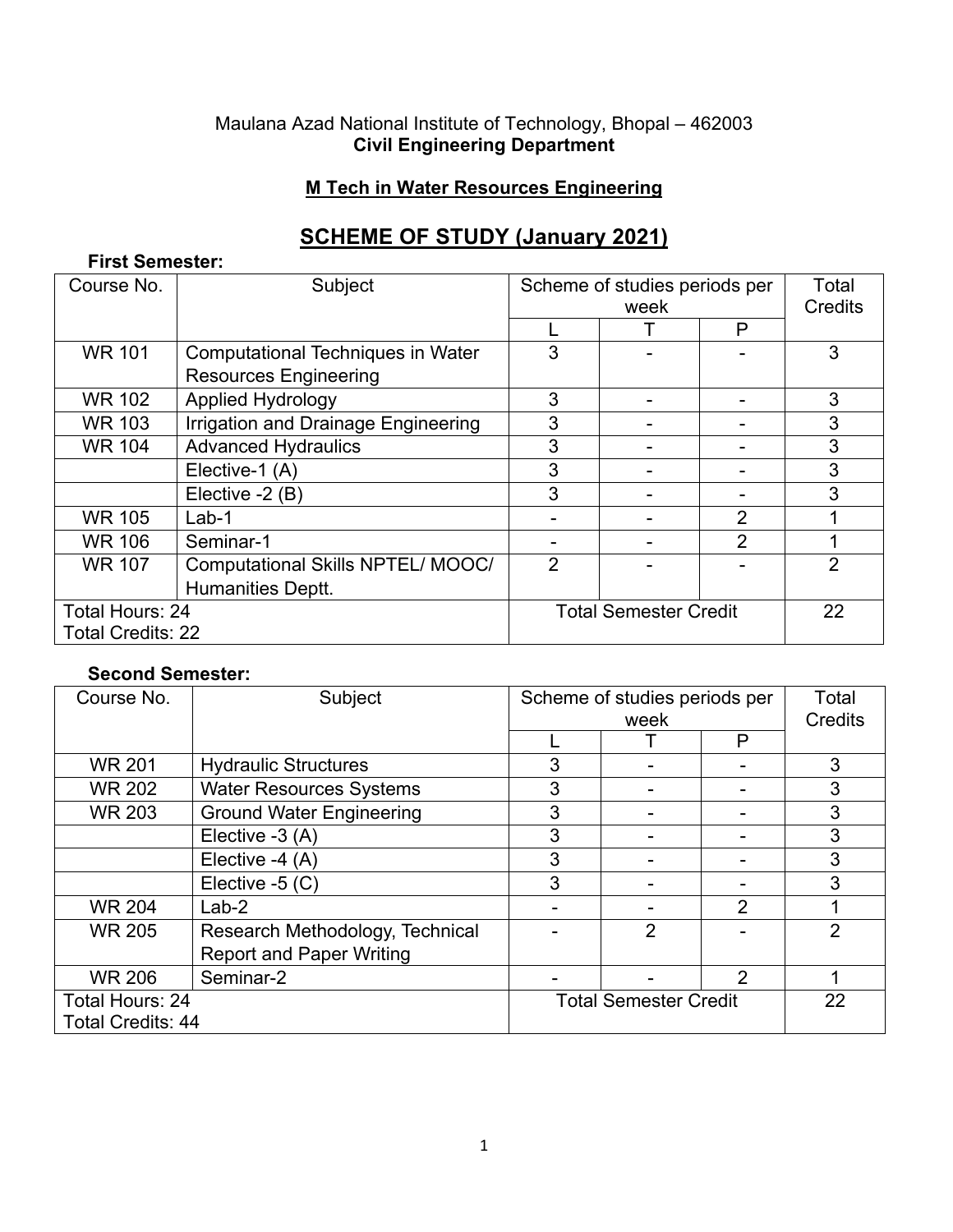### **Third Semester:**

| Course No.               | Subject                     | Scheme of studies periods per |  |                | Total |
|--------------------------|-----------------------------|-------------------------------|--|----------------|-------|
|                          |                             | week                          |  | <b>Credits</b> |       |
|                          |                             |                               |  |                |       |
| <b>WR 301</b>            | <b>Dissertation Phase-1</b> |                               |  | -32            | 16    |
| Total Hours: 32          |                             | <b>Total Semester Credit</b>  |  |                | 16    |
| <b>Total Credits: 60</b> |                             |                               |  |                |       |

# **Fourth Semester:**

| Course No.               | Subject                     | Scheme of studies periods per |  |                | Total |
|--------------------------|-----------------------------|-------------------------------|--|----------------|-------|
|                          |                             | week                          |  | <b>Credits</b> |       |
|                          |                             |                               |  | D              |       |
| <b>WR401</b>             | <b>Dissertation Phase-2</b> |                               |  | 40             | 20    |
| Total Hours: 40          |                             | <b>Total Semester Credit</b>  |  |                | 20    |
| <b>Total Credits: 80</b> |                             |                               |  |                |       |